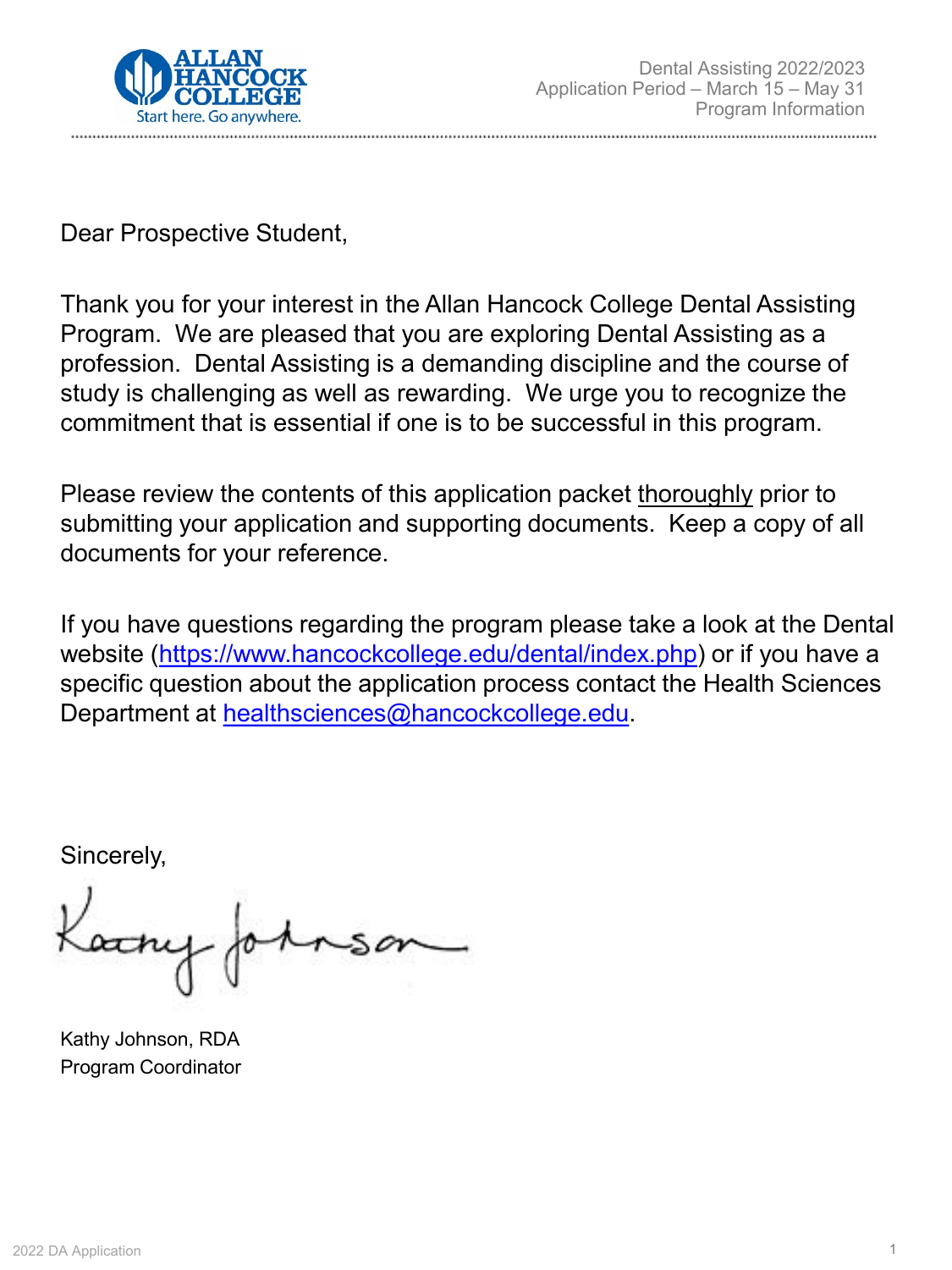

## **DENTAL BOARD OF CALIFORNIA**

This program is approved by the California Board of Dental Examiners. This two-semester (starts in fall and ends in spring) program provides technical skills needed for employment in a dental office. The student develops skills to participate as a member of the dental health team in general chairside and specialty procedures, office management and x-ray techniques. Upon successful completion of the program, students receive a certificate in Dental Assisting, an x-ray license, a coronal polishing and pit and fissure sealant certificate. Students may also earn an Associate in Science Degree in dental assisting (Please speak with a counselor to see how to qualify, highly recommended).

### **CERTIFICATION BY STATE**

Certification is through the Dental Board of California. The certifying exam is usually held in August of each year. Upon completion of the Dental Assisting certificate requirements, students are then eligible to take the California Registered Dental Assistants Exam. This examination consists of a written exam. If the exam is successfully passed, students will become registered dental assistants (RDA).

### **CERTIFICATION OF COMPLETION BY ALLAN HANCOCK COLLEGE (AHC)**

Spring courses (Jan – May) include a 240-hour internship in a dental offices. Completion of 32.5 units is required for both the associate in science degree or the certificate; with the degree requiring more general education courses (please see counseling for more information on general education requirements).

| Summer-1 unit       |                                             |     |  |
|---------------------|---------------------------------------------|-----|--|
| DA-310              | <b>Exploring Dental Careers</b>             |     |  |
| $Fall - 17.0 units$ |                                             |     |  |
| DA-314              | Introduction to Bio-Dental                  | 3.0 |  |
| DA-317              | Dental Assisting Theory                     | 7.0 |  |
| DA-318              | <b>Basic Dental Assisting Skills</b>        | 3.0 |  |
| DA-319              | Dental Assisting Administrative Skills      | 3.0 |  |
| DA-320              | Dental Assisting Practicum in the Community | 1.0 |  |

| Winter - 1 unit     |                                   |     |  |
|---------------------|-----------------------------------|-----|--|
| DA-330              | <b>Coronal Polish</b>             |     |  |
| Spring - 14.5 units |                                   |     |  |
| DA-325              | <b>Clinical Dental Procedures</b> | 3.0 |  |
| DA-326              | Dental Radiography                | 4.0 |  |
| DA-327              | <b>Dental Screening</b>           | 0.5 |  |
| DA-328              | <b>Pit and Fissure Sealants</b>   | 1.0 |  |
| DA-329              | <b>Dental Assisting Practicum</b> | 4.0 |  |
| DA-332              | <b>RDA: Law and Ethics</b>        | 0.5 |  |
| DA-348              | <b>RDA: Success Seminar</b>       | 0.5 |  |

- Certificates of completion will be awarded to students who successfully complete all courses through Allan Hancock College.
- $\div$  Radiation safety certificate will be issued to students who successfully complete DA-326, Radiography.
	- $\cdot$  The radiography class requires that a full mouth series of x-rays be taken on five (5) patients. It is the students' responsibility to arrange for these patients.
- ❖ Coronal polishing requires each student to provide three (3) patients for coronal polishing. These patients will need to be calculus free.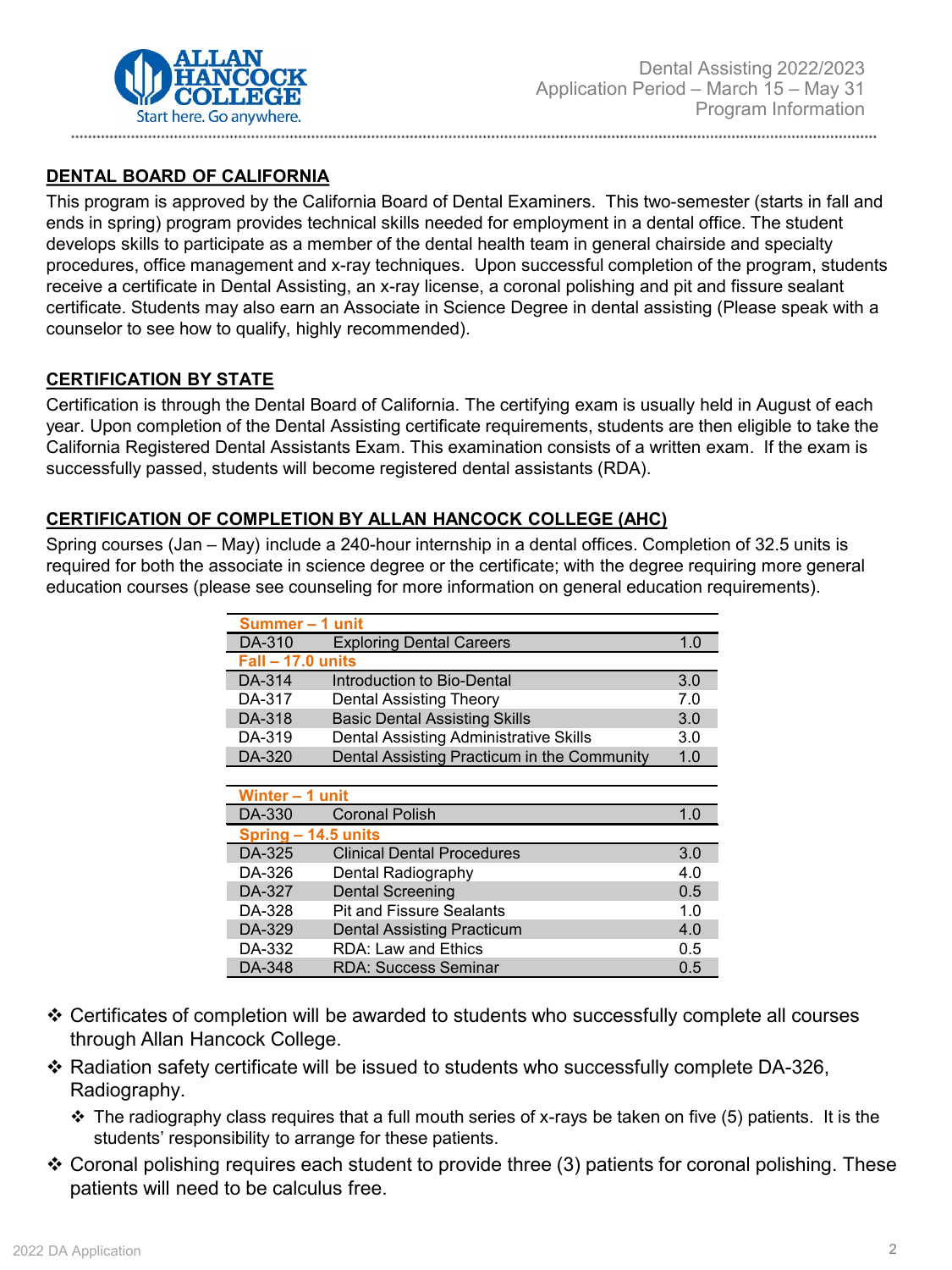

In order to be considered for the Dental Assisting program, you must use the attached application to apply. This application is application period specific. Please read through the entire packet and be sure to turn in a completed packet. The 24 seats are assigned on a random lottery basis for all new applicants.

## **COMPLETED APPLICATION PACKET AND ELIGIBILITY:**

- All applicants must have an AHC student ID number and complete the program application form attached.
- You must be 18 years of age or older and provide proof with this application.
	- ‒ Acceptable forms of proof of age: birth certificate, passport (page containing name and date of birth), driver's license, only one document is required.
- Turn in a **copy** of your High School Diploma or official sealed High School Transcripts or GED certificate.
- All applicants must show proof of completion of English 101 with a grade of "C" or better or proof of current enrollment for Spring.
	- A printout of your AHC unofficial transcripts must be provided with this application.
	- ‒ Official transcripts from previous colleges must have already been evaluated by AHC Admissions and Records Transcriber and in your AHC portal to print for proof of completion of English 101.

## **UPON ACCEPTANCE INTO THE DENTAL PROGRAM**

All applicants will be notified via email (provided by you on this application) regarding admissions status, by the end of the day June 16, 2022. Please write or type your application clearly so there is not any confusion on the information you are giving. Be sure to check your spam/junk email, AHC email sometimes does not go to your inbox.

- All students in the program are expected to pass with a "C" grade or better in all required courses and maintain a 2.0 Grade Point Average (GPA) or above each term prior to moving on to the next term. Core curriculum is intended to be completed in one academic year.
- Students must provide their own transportation to off-campus clinical sites.
- A selected uniform and adherence to the dress code is required.
- If accepted you must complete a physical by a physician of your choice. You will be required to turn in a complete immunization record with the physical form, CPR certification (specific to program), complete and pass a drug screening and background check, order kits (Information given during Summer course) and purchase program approved uniforms by the acceptance packet due dates to be in compliance with our facilities (Packet will have all information along with deadline dates and will be sent via email with your seating status).
- It is the responsibility of the student to register and pay for all the Dental Assisting (DA) classes held in each semester by the deadline dates and follow the college payment policy.

## **DRESS CODE**

Your appearance reflects the dental clinic and college standards, it indicates to patients and co-workers your pride and interest in your profession. These standards are maintained by personal neatness and cleanliness, by wearing only the authorized uniform and by avoiding the use of elaborate jewelry and cosmetics. More information regarding uniforms and appearance will be in the emailed acceptance packet.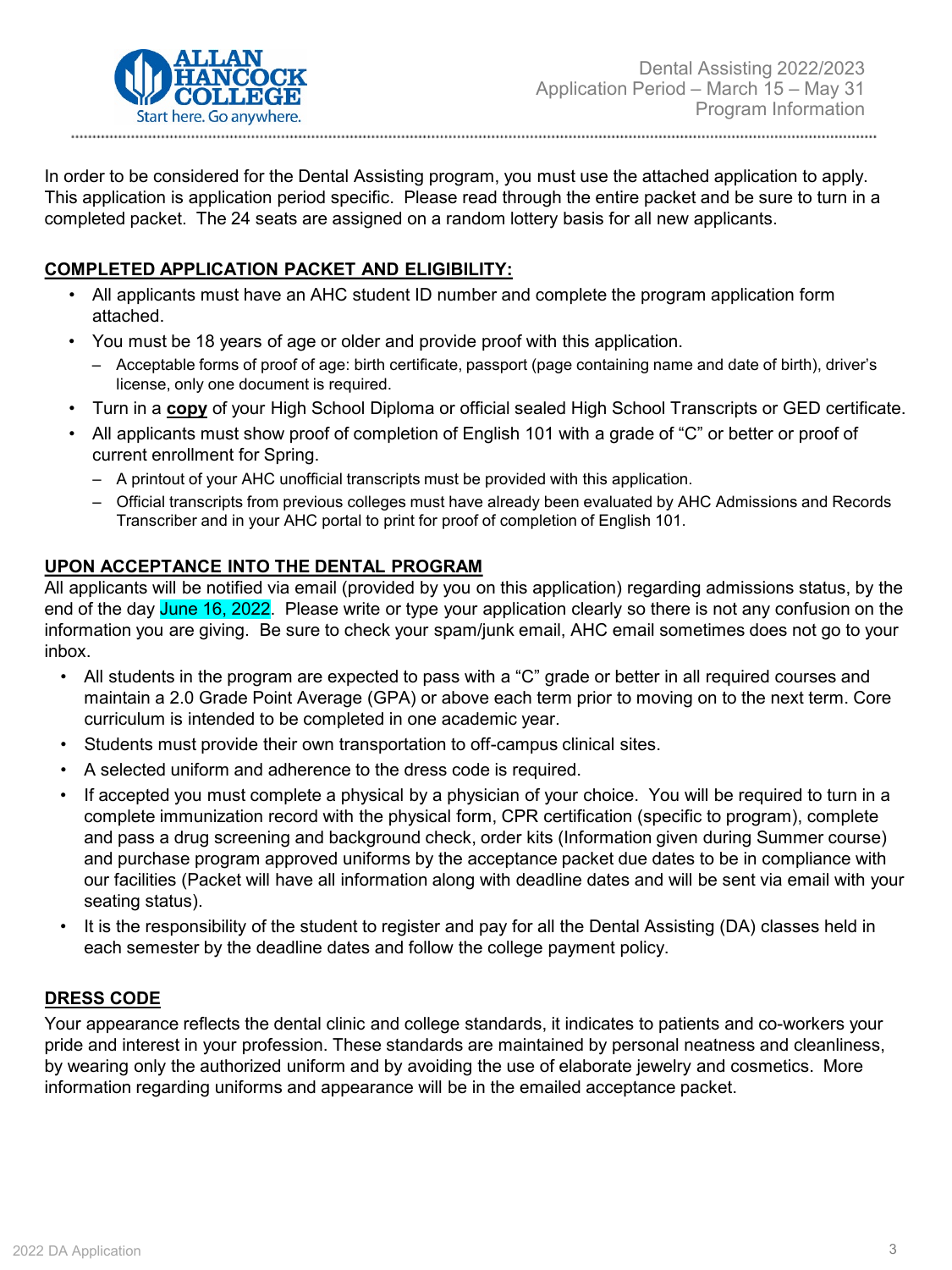

#### **EMPLOYMENT OPPORTUNITIES**

The median wage in 2021 for a Dental Assistant in California was \$44,453 annually, or \$21.41 hourly. The median is the point at which half of the workers earn more and half earn less. A dental assistant may work in private practice either in general dentistry or a specialty such as periodontics, oral surgery, endodontic, pedodontics, orthodontics or prosthodontics. Other areas of employment include community clinics, government agencies including federal or state hospitals, armed service dental clinics, dental supply sales, and dental school clinics.

### **FINANCIAL AID**

Please contact the Financial Aid office for all questions and/or eligibility, or go to <https://www.hancockcollege.edu/finaid/index.php> for up-to-date information.

## **NOTE:**

Allan Hancock College does not guarantee that you will become a Registered Dental Assistant (RDA), even if you successfully complete the course and pass the State Board.

- Check with the dental board for more information on criminal backgrounds- <https://www.dbc.ca.gov/>

#### **Applications will be accepted in one of the following ways**:

- Hand deliver your complete packet to the Health Sciences office (M132) on the Santa Maria campus. (Mailbox across from the M132 office door)
- Mail: Attn: Allan Hancock College \ Health Sciences Department (M132) \ 800 S College Drive \ Santa Maria, CA 93454. (Post marked on or before the application due date)
- It is recommended to place all documents in one envelope before turning in.

#### *IMPORTANT:*

- The Dental Assisting program will follow all CDPH, CDC, California Dental Association and Santa Barbara County health guidelines and regulations.
- Failure to comply with regulatory health standards could potentially limit your placement in a clinical site and affect your ability to complete the program.
- It is the responsibility of the facilities (Externship sites) to hold students to the same standards as an employee who has patient contact. The facilities have the final say as to whether a student may participate in patient care. It is not the decision of Allan Hancock College.
- Infractions, probations or pending court cases with a disposition date within 7 years showing up on backgrounds may result in non-admittance to or dismissal from the program. Felony convictions will result in non-admittance to the program.
- It may take several weeks to complete the background check/drug screening, please pay close attention to due dates. You may be dropped from the program if the background check/drug screening is not started by the date in your acceptance packet.

\*\***BACKGROUND CHECKS:** The Joint Commission of Hospital Accreditation and policies of our externship sites have required that any person having patient contact be screened for criminal convictions, and the results must be available to the facility or clinic.

If you would like to apply to more than one program within the Health Sciences department, you are welcome to do so, however, if your lottery number places you in more than one program at the same time, the office will decide which program you will be placed in. You will only be permitted to register for one program at a time. To be considered for the other programs the following year, you must apply to that program during the next application period and attach the acceptance email.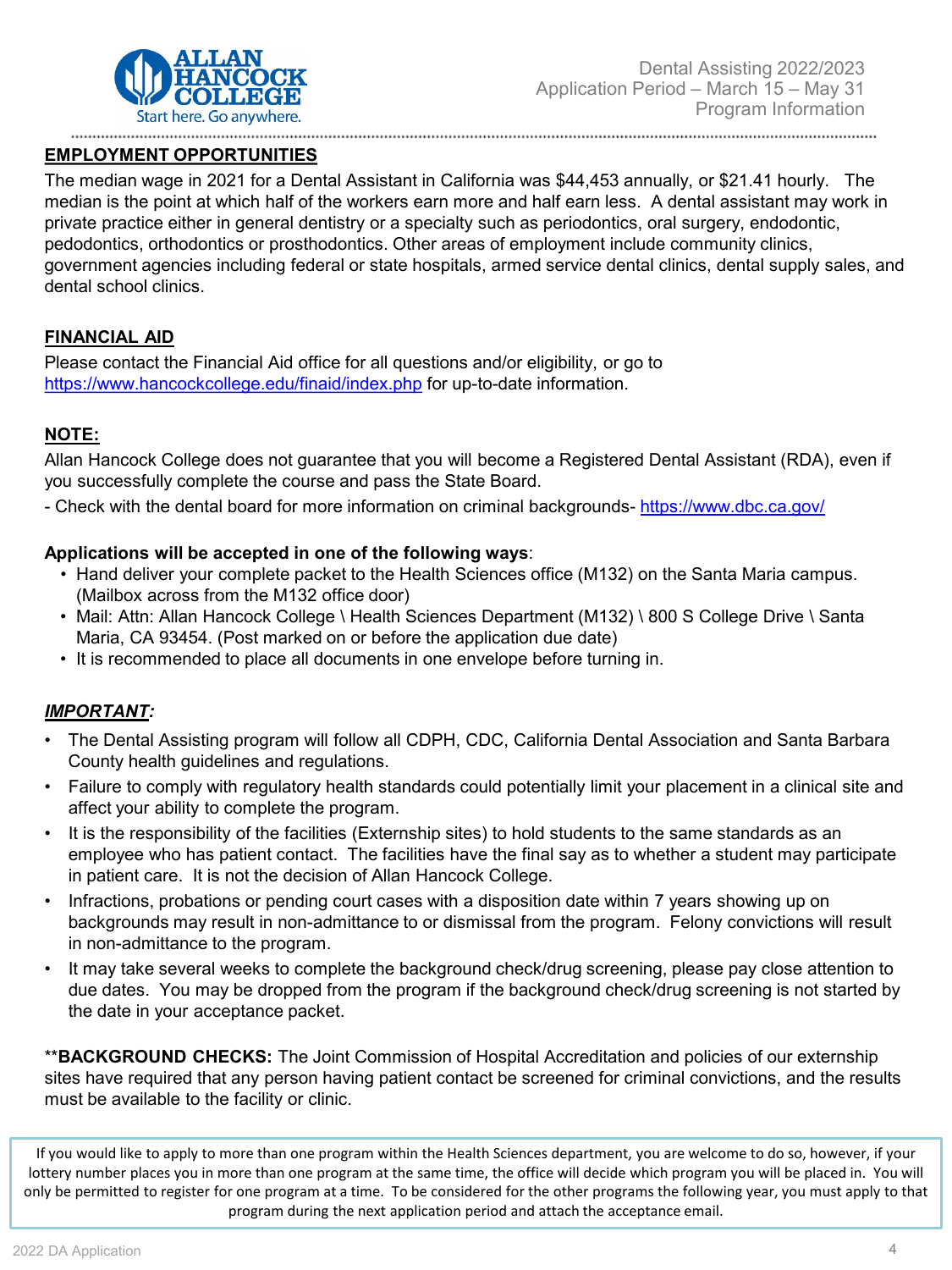

# DENTAL ASSISTING PROGRAM ESTIMATED STUDENT FEES

| <b>Pre-Enrollment Expenses</b>                                                                |                      |
|-----------------------------------------------------------------------------------------------|----------------------|
| PHYSICAL EXAM - Private physician                                                             | Variable Cost        |
| IMMUNIZATIONS - Hepatitis B Series, DPT, MMR, Varicella, TB, COVID Series                     | Variable Cost        |
| BACKGROUND CHECK - Corporate Screening                                                        | \$48.00 (Specific)   |
| DRUG SCREENING - Central Coast Med Plus                                                       | \$45.00 (Specific)   |
| Total is estimated excluding variable costs                                                   | \$98.00              |
| <b>Summer Semester</b>                                                                        |                      |
| CPR FOR HEALTH CARE PROVIDERS EMS 306 (\$23 % unit) (\$11.50 material fee) (\$25.50 textbook) | \$55.75 (AHC)        |
| EXPLORING CAREER OPPORTUNITIES IN THE DENTAL PROFESSION (1 unit @ \$46 in state)              | \$46.00              |
| REQUIRED TEXTBOOKS WITH WORKBOOK - ENTIRE PROGRAM                                             | \$254.00             |
| HEALTH FEE (\$18), STUDENT CENTER FEE (\$1) STUDENT REPRESENTATION FEE (\$2)                  | \$21.00              |
| PARKING FOR THE SEMESTER                                                                      | \$10.00              |
| AHC STUDENT ID CARD WITH PICTURE                                                              | FREE                 |
| <b>IDENTIFICATION NAME PIN (QUANTITY = 1)</b>                                                 | \$5.00               |
| Total is estimated excluding variable costs                                                   | \$391.75             |
| <b>Fall Semester</b>                                                                          |                      |
| UNIFORMS (4 tops, 4 bottoms, 1 pair of shoes)                                                 | \$200.00 (The Shack) |
| TUITION (17.0 units @ \$46/unit)                                                              | \$782.00             |
| CLINICAL SUPPLIES (PURCHASED THROUGH UCLA)                                                    | \$260.00             |
| PARKING FOR THE SEMESTER                                                                      | \$20.00              |
| HEALTH FEE (\$21), STUDENT CENTER FEES (\$1), STUDENT REPRESENTATION FEE (\$2)                | \$24.00              |
| MISCELLANEOUS SUPPLIES (disks, notebooks, pens, etc.)                                         | $$35.00$ (est)       |
| <b>Total is estimated</b>                                                                     | \$1,321.00           |
| <b>Spring Semester</b>                                                                        |                      |
| TUITION (14.5 units @ \$46/unit)                                                              | \$667.00             |
| PARKING FOR THE SEMESTER                                                                      | \$20.00              |
| HEALTH FEE (\$21), STUDENT CENTER FEES (\$1), STUDENT REPRESENTATION FEE (\$2)                | \$24.00              |
| MISCELLANEOUS SUPPLIES (disks, notebooks, pens, etc.)                                         | \$35.00 (est)        |
| CLINICAL SUPPLIES (PURCHASED THROUGH UCLA)                                                    | \$320.00             |
| <b>Total is estimated</b>                                                                     | \$1,066.00           |
| State Licensure Fees-After program expense                                                    |                      |
| STATE BOARD EXAM APPLICATION FEES & FINGERPRINTING                                            | \$250.00             |
| <b>Total is estimated</b>                                                                     | \$250.00             |

#### **TOTAL ESTIMATED COSTS TO ACHIEVE DENTAL ASSISTING CERTIFICATE**

**\$2,876.75 (excluding variable costs)**

*Prices are subject to change*

#### **TOTAL ESTIMATED COSTS TO ACHIEVE REGISTERED DENTAL ASSISTANT LICENSE \$3,126.75 (excluding variable costs)**

*Prices are subject to change*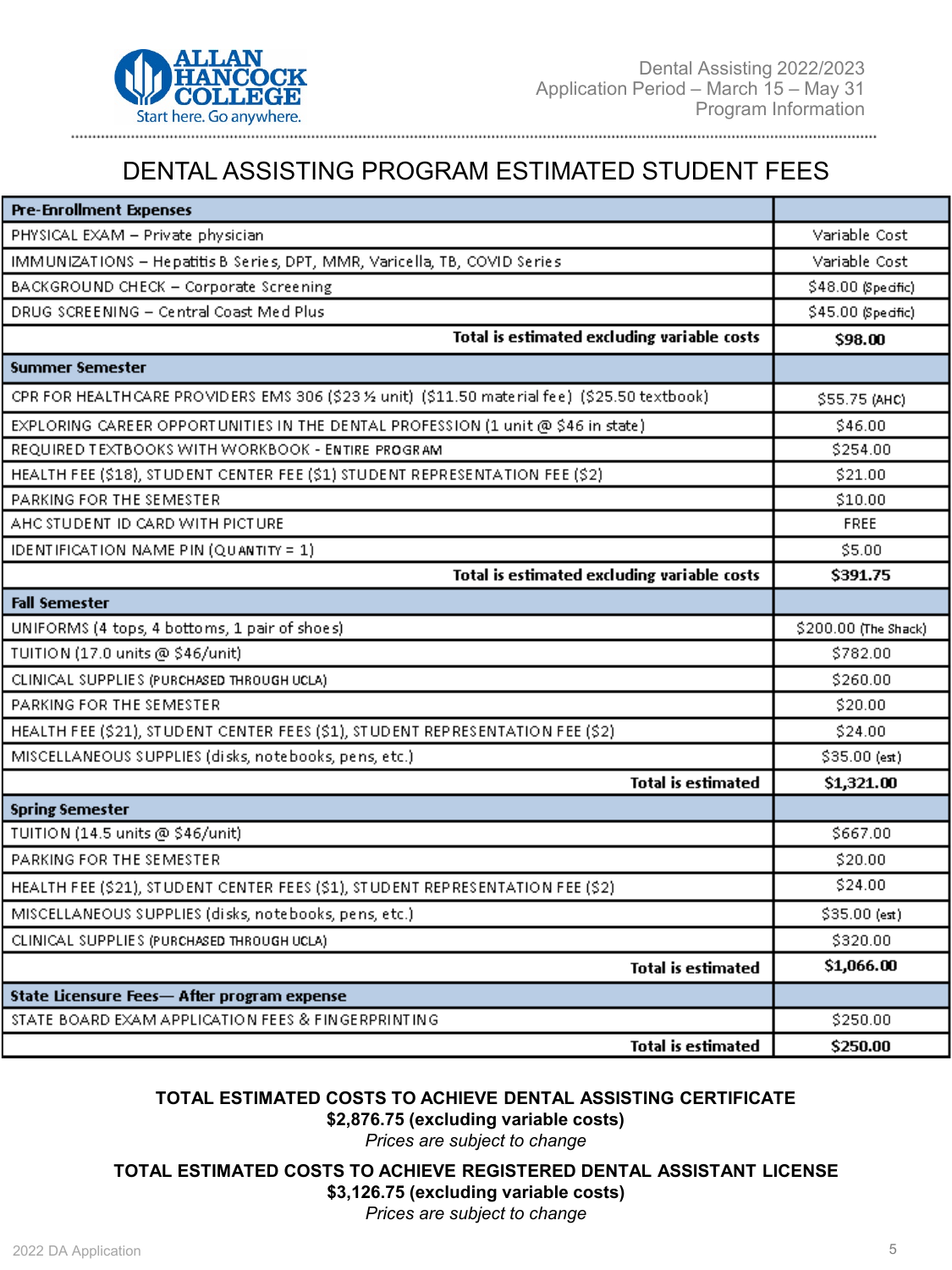

|                                                                                | Personal Information     |             |                 |
|--------------------------------------------------------------------------------|--------------------------|-------------|-----------------|
| Full Name:                                                                     |                          |             |                 |
| (First, MI, Last)                                                              |                          |             |                 |
| Address:                                                                       |                          |             |                 |
| <b>Street Address</b>                                                          |                          |             | Apartment/Unit# |
| City                                                                           |                          | State       | ZIP Code        |
| Primary Phone:                                                                 | Secondary Phone:         |             |                 |
| Social Security or                                                             |                          |             |                 |
| Tax ID Number:                                                                 | Birth Date (MM/DD/YYYY): |             |                 |
|                                                                                |                          |             |                 |
| AHC Student # H:                                                               | Email Address:           |             |                 |
|                                                                                |                          | (Mandatory) |                 |
|                                                                                | Education                |             |                 |
| Are you a high school graduate or have you received a GED certificate? If yes, |                          |             |                 |
| Name / Date of graduation or completion -                                      |                          |             |                 |
| List any other colleges attended -                                             |                          |             |                 |
| List any other programs you are applying to -                                  |                          |             |                 |
|                                                                                |                          |             |                 |

#### **Check boxes**

| I have read this application packet carefully and agree to comply with the standards and rules detailed within; application process,<br>completion of certificate guidelines and any other detailed information provided on this application. I will complete mandated<br>items and turn in copies of forms as detailed in this application.                                      |                                                                                                                                                                                                                                                                                                                                                                                                      |  |  |
|-----------------------------------------------------------------------------------------------------------------------------------------------------------------------------------------------------------------------------------------------------------------------------------------------------------------------------------------------------------------------------------|------------------------------------------------------------------------------------------------------------------------------------------------------------------------------------------------------------------------------------------------------------------------------------------------------------------------------------------------------------------------------------------------------|--|--|
| Program.                                                                                                                                                                                                                                                                                                                                                                          | I agree that I must submit proof, with this application, that I am 18 years of age or older to participate in the Dental Assisting                                                                                                                                                                                                                                                                   |  |  |
|                                                                                                                                                                                                                                                                                                                                                                                   | I understand that I must show proof of English 101 complete with a grade "C" or better. If I am currently taking English in the<br>spring semester, my spot is contingent on passing. I understand that my official transcripts from ALL other colleges will be<br>transcribed through Admissions and Records before I turn in my unofficial AHC transcripts showing completion of the prerequisite. |  |  |
| I understand that once I am accepted, a physical, proof of immunizations, background check and drug screening are required by<br>the clinical facilities and not by Allan Hancock College. Infractions, probations or pending court cases showing up on the<br>background check and/or a positive drug screen test may result in non-admittance to or dismissal from the program. |                                                                                                                                                                                                                                                                                                                                                                                                      |  |  |
| I understand that I will be notified via email no later than <b>June 16, 2022</b> by the end of the day. It is my responsibility to print my<br>email clearly on the application, and check my spam/junk mail. If given a seat, the information packet will be emailed to the email<br>address I have provided.                                                                   |                                                                                                                                                                                                                                                                                                                                                                                                      |  |  |
| If I am on the waitlist (maintained until the last day to add), I understand that I will be contacted via EMAIL/PHONE CALL as seats<br>become available and I may not have very much time to respond. It is my responsibility to complete the packet within the<br>timeframe specified upon notification.                                                                         |                                                                                                                                                                                                                                                                                                                                                                                                      |  |  |
|                                                                                                                                                                                                                                                                                                                                                                                   | I certify that the statements made in this application are true and complete to the best of my knowledge and that any false or<br>misleading information I may give, may be cause for denial of admittance.                                                                                                                                                                                          |  |  |
| Signature                                                                                                                                                                                                                                                                                                                                                                         | Date                                                                                                                                                                                                                                                                                                                                                                                                 |  |  |
|                                                                                                                                                                                                                                                                                                                                                                                   | Submitting an application does not guarantee that applicants have satisfied minimum criteria                                                                                                                                                                                                                                                                                                         |  |  |

You may hand deliver this application packet to the mailbox across from the M132 office door or mail it into the college using the address on page 4 by the last day of the application period. No phone calls or emails regarding status.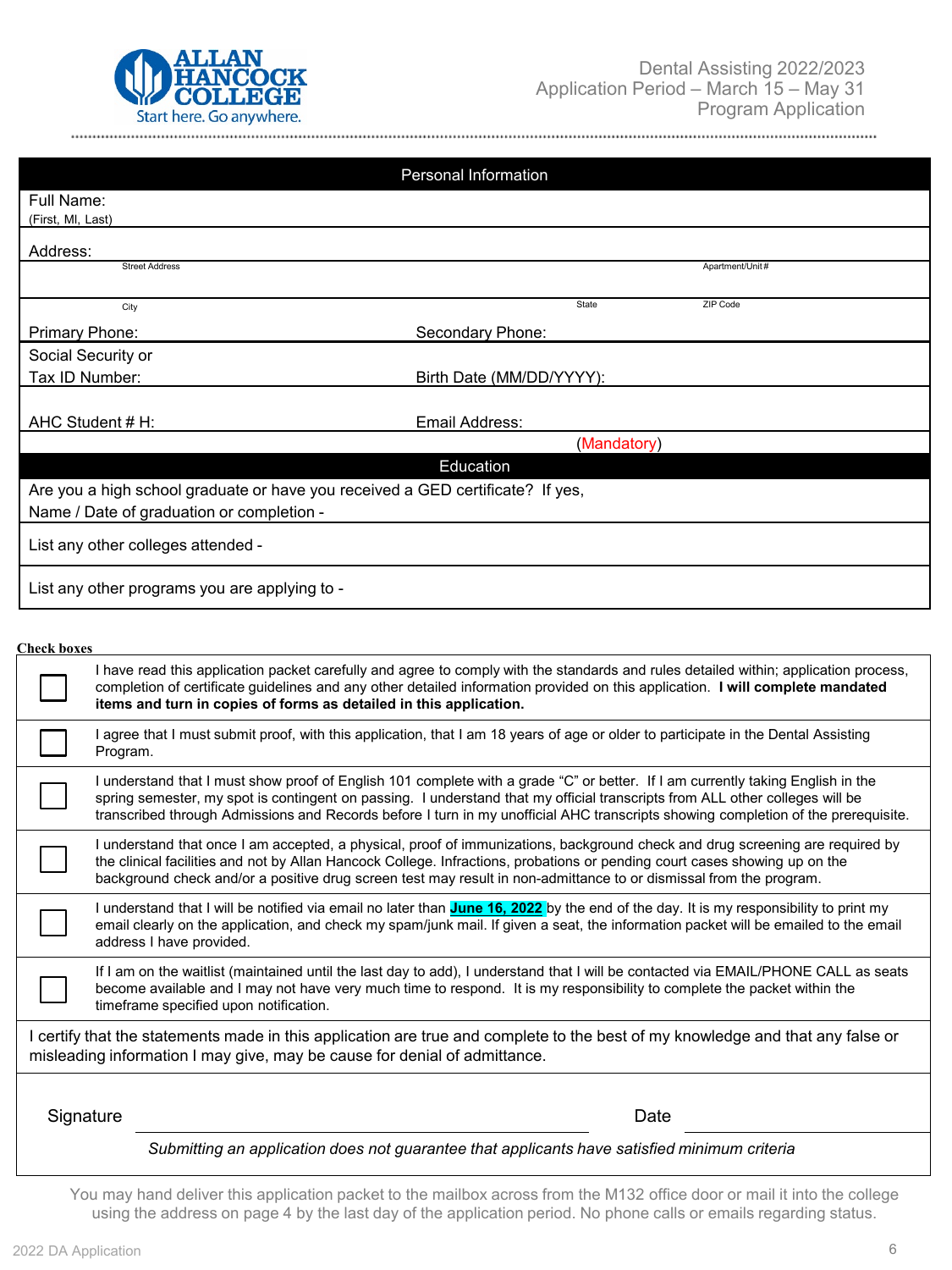

#### **Confidential Applicant Survey**

Federal and state mandates require that we compile summary data on the gender and ethnicity of applicants. To assist us in complying with this requirement we are requesting that you complete and return this form.

It should be emphasized that it is the policy of Allan Hancock Joint Community College District that no person shall be discriminated against on the basis of race, color, ancestry, religion, gender, national origin, age, physical/mental disability, medical condition, marital status, or sexual orientation, information regarding the gender and ethnicity as applicants is not supplied to any other agency and is kept in a confidential file.

#### *Supplying the following information is optional and will not affect the status of your application.*

|                                                          | Date: 2008 |
|----------------------------------------------------------|------------|
| Program Applying For: 2022-2023 Dental Assisting Program |            |
| I identify my ethnicity as:                              |            |
|                                                          |            |
|                                                          |            |
|                                                          |            |
|                                                          |            |
|                                                          |            |
|                                                          |            |
|                                                          |            |
|                                                          |            |
|                                                          |            |
|                                                          |            |
| Gender:                                                  |            |
| $\Box$ Female                                            |            |
| $\Box$ Male                                              |            |
| $\Box$ Transgender                                       |            |
|                                                          |            |

**Please remember to make a copy of your entire application packet prior to turning it in. Copies will not be made in the Health Sciences Office. Copy machines can be found in the library, student services or campus graphics.**